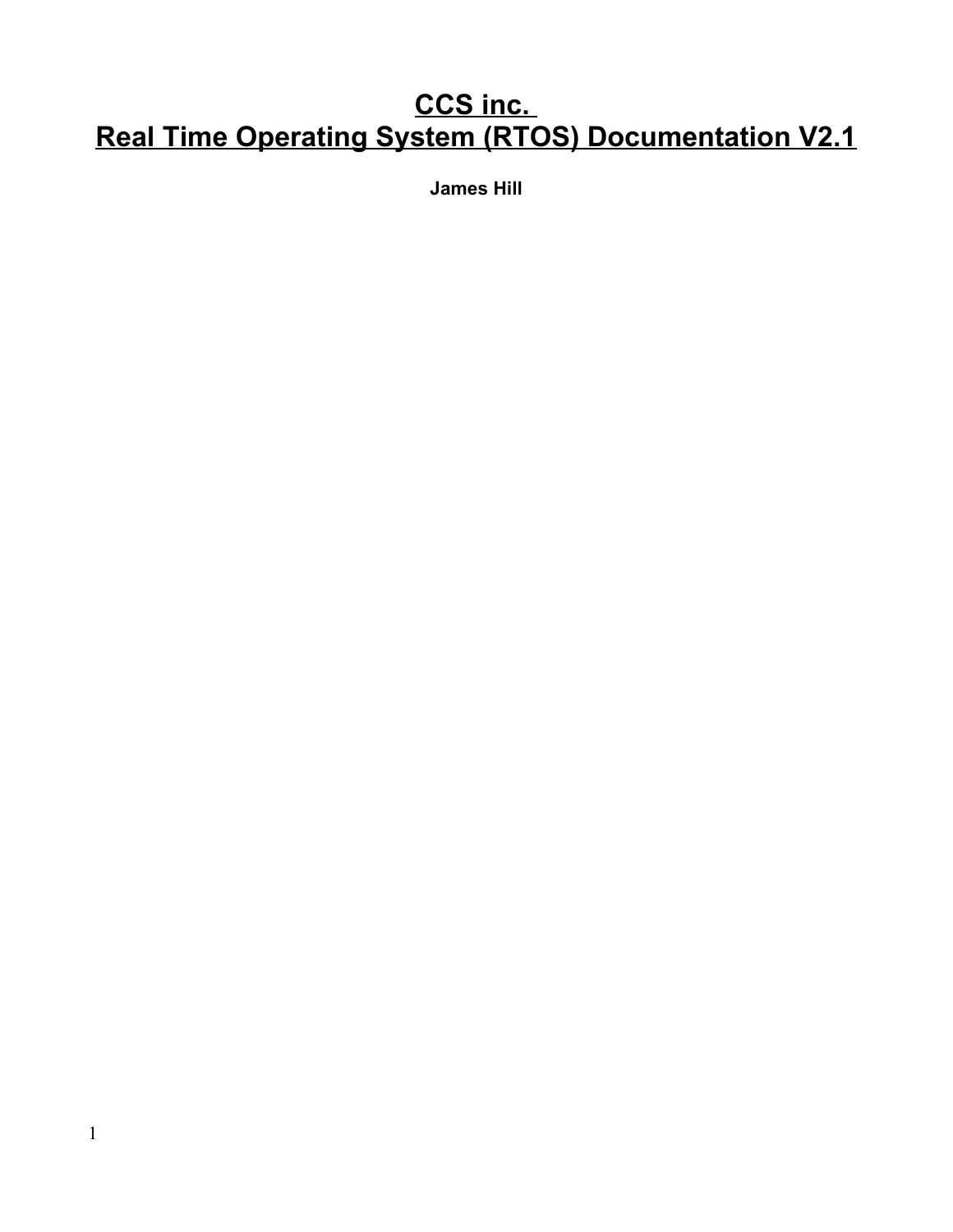## **Contents**

| 1. Overview:                 |                                   |                |
|------------------------------|-----------------------------------|----------------|
|                              | 1.1 Introduction to the CCS RTOS: | 3              |
|                              | 1.2 General Program Format:       | 3              |
| 2. Tasks:                    |                                   |                |
|                              | 2.1 Task Timing:                  | 5              |
|                              | 2.2 Task Control Block:           | 6              |
|                              | 2.3 Task Control:                 | $\overline{7}$ |
|                              | 2.4 Task Queue:                   | 8              |
|                              | 2.5 Task Statistics:              | 9              |
| 3. RTOS Operation:           |                                   |                |
|                              | 3.1 Minor Cycles:                 | 10             |
|                              | 3.2 rtos_run():                   | 10             |
|                              | 3.4 rtos_run() with statistics:   | 12             |
|                              | 3.5 rtos_run() with queue:        | 12             |
| 4. Inter-task Communication: |                                   |                |
|                              | 4.1 Task Queue:                   | 15             |
|                              | 4.2 Semaphores:                   | 15             |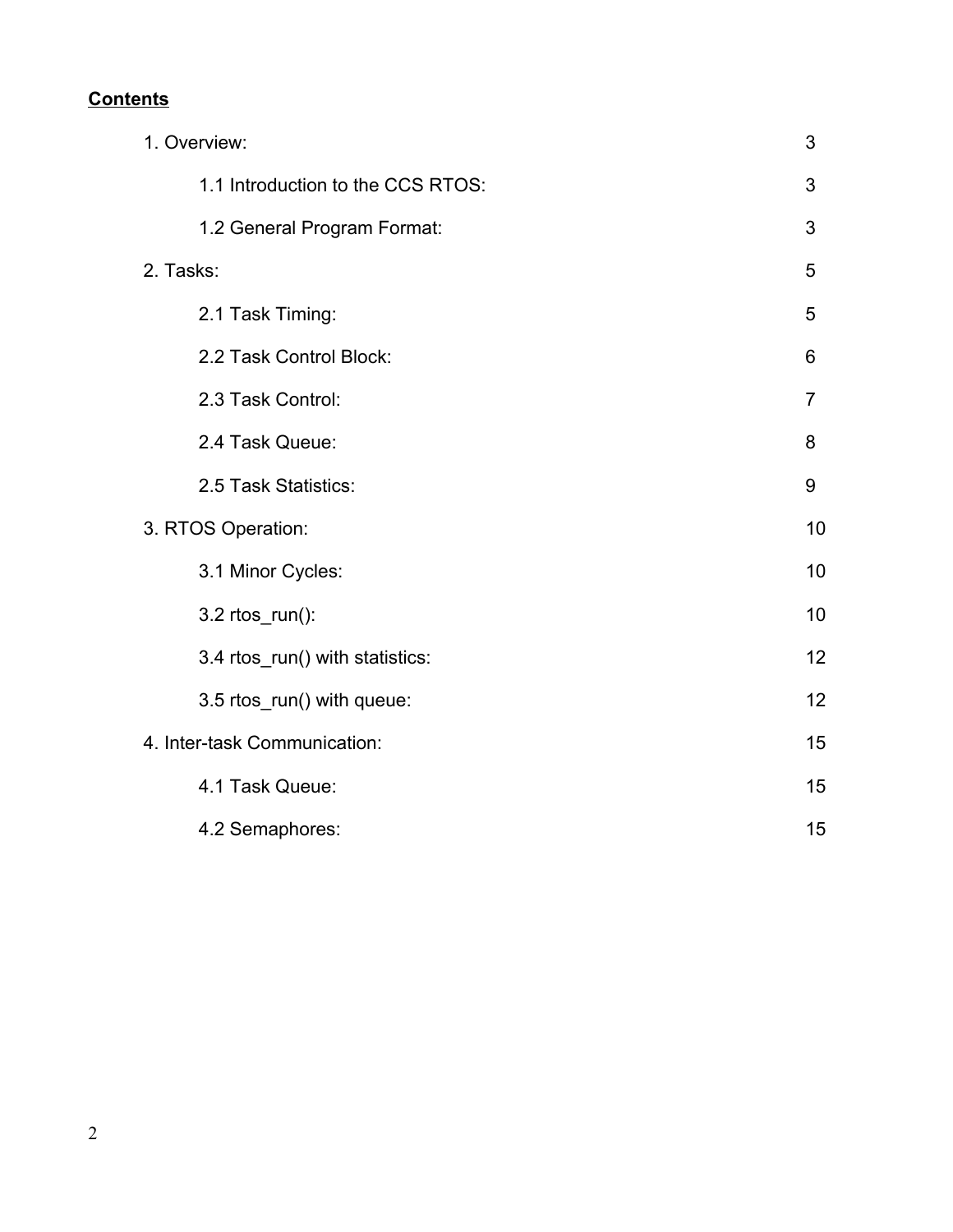#### **1. Overview**

## **1.1 Introduction to the CCS RTOS**

The Custom Computer Services, Inc. (CCS) Real Time Operating System (RTOS) is an easy way to quickly create microcontroller applications that require multiple tasks to be run at consistent time intervals. The programmer can easily specify certain functions to be tasks run by the RTOS at specified times. The compiler will generate all necessary code based on the programmer's timing specifications. Along with the ability to schedule tasks, the RTOS also gives the programmer the ability to disable and enable tasks, communicate between tasks, handle limited resources, and keep track of task statistics.

This document is intended to give the reader a better idea of how the RTOS manages the tasks so the the reader can better develop software using the RTOS.

#### **1.2 General Program Format**

An RTOS program consists of several task functions and a call to rtos run(). Each task function is managed by the internal code of rtos run() and each is presented in more detail in sections 2 and 3, respectively. Listing 1 shows the basic layout of an RTOS program.

```
Listing 1
// preprocessor directives
#include <18F452.h>
#use delay(clock=20000000)
#use rs232(baud=9600,xmit=PIN_C6,rcv=PIN_C7)
#use rtos(timer=0,minor_cycle=100ms)
// function declarations
#task(rate=1000ms,max=100ms)
void The first rtos task ( );
#task(rate=500ms,max=100ms)
void The second rtos task ( );
#task(rate=100ms,max=100ms)
void The third rtos task ( );
// more function declarations
// function implementations
void The first rtos task ( )
{
   // task code
}
```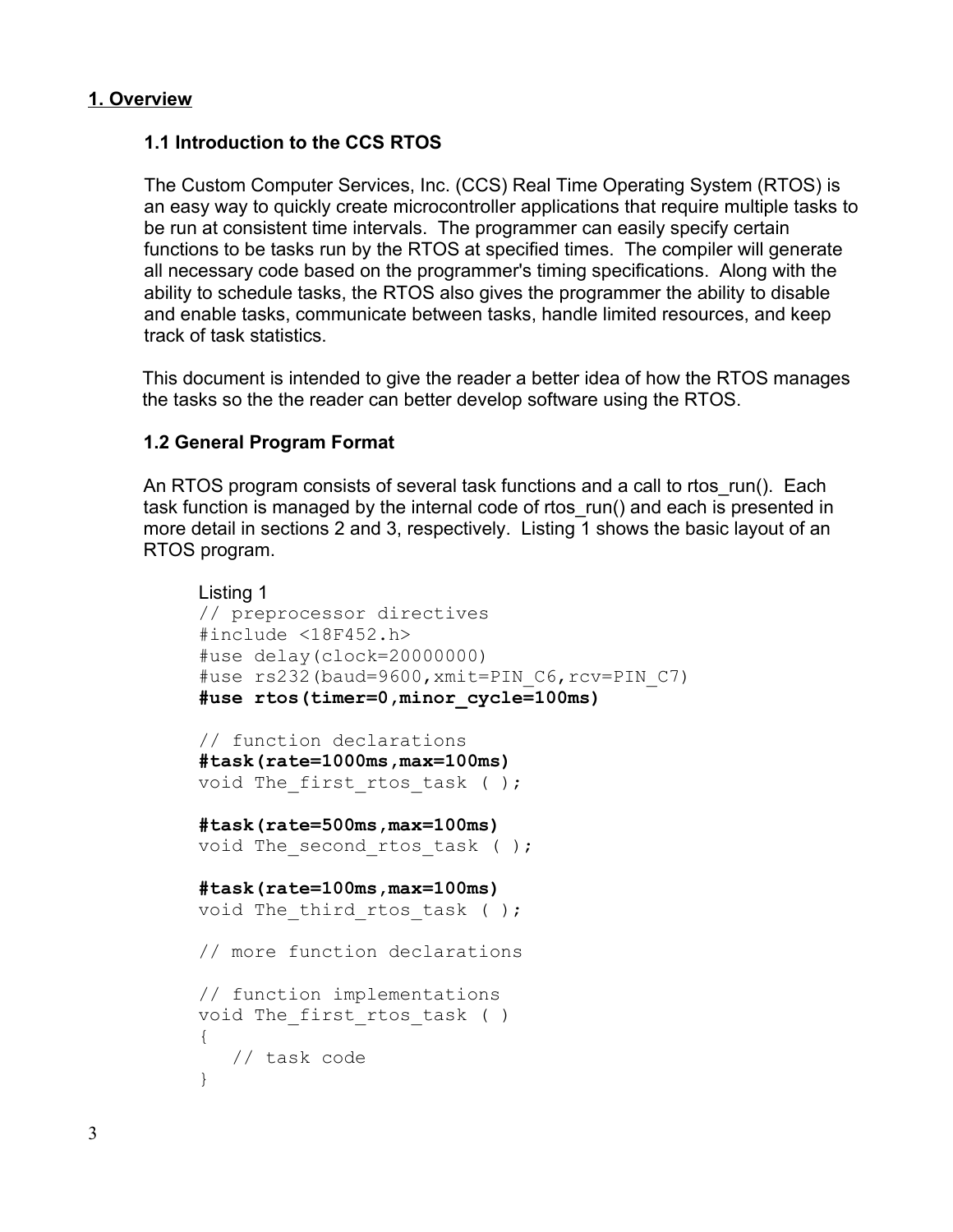```
void The second rtos task ( )
{
    // task code
}
void The third rtos task ( )
{
    // task code
}
// more function implementations
void main ( )
{
    // initialization code for other resources
    rtos_run ( );
}
```
Listing 1 presents the layout of a simple RTOS program. This program contains three RTOS tasks and makes a call to the rtos run() function in the main line. Most simple RTOS programs will follow this format and simply require that both the #use RTOS() and #task preprocessor directives be used along with the rtos run() function. It is recommended that the #task preprocessor directive be used before the function declaration and not the function implementation because many of the other RTOS functions use task names as parameters and the compiler will generate errors if the actual function hasn't been declared in the source file yet. #use RTOS() directive informs the compiler that it should expect to see the #task directive and that it should test the rates and run times for each task against its minor cycle. It also tells the compiler which timer to use. The #task directive informs the compiler that the following function should be compiled as an RTOS task. It also provides the rate at which the task should run along with the maximum time the function is expected to take to execute. The rtos run() function initializes and begins the operation of the RTOS. The program will act like a regular C program until the rtos\_run() function is called.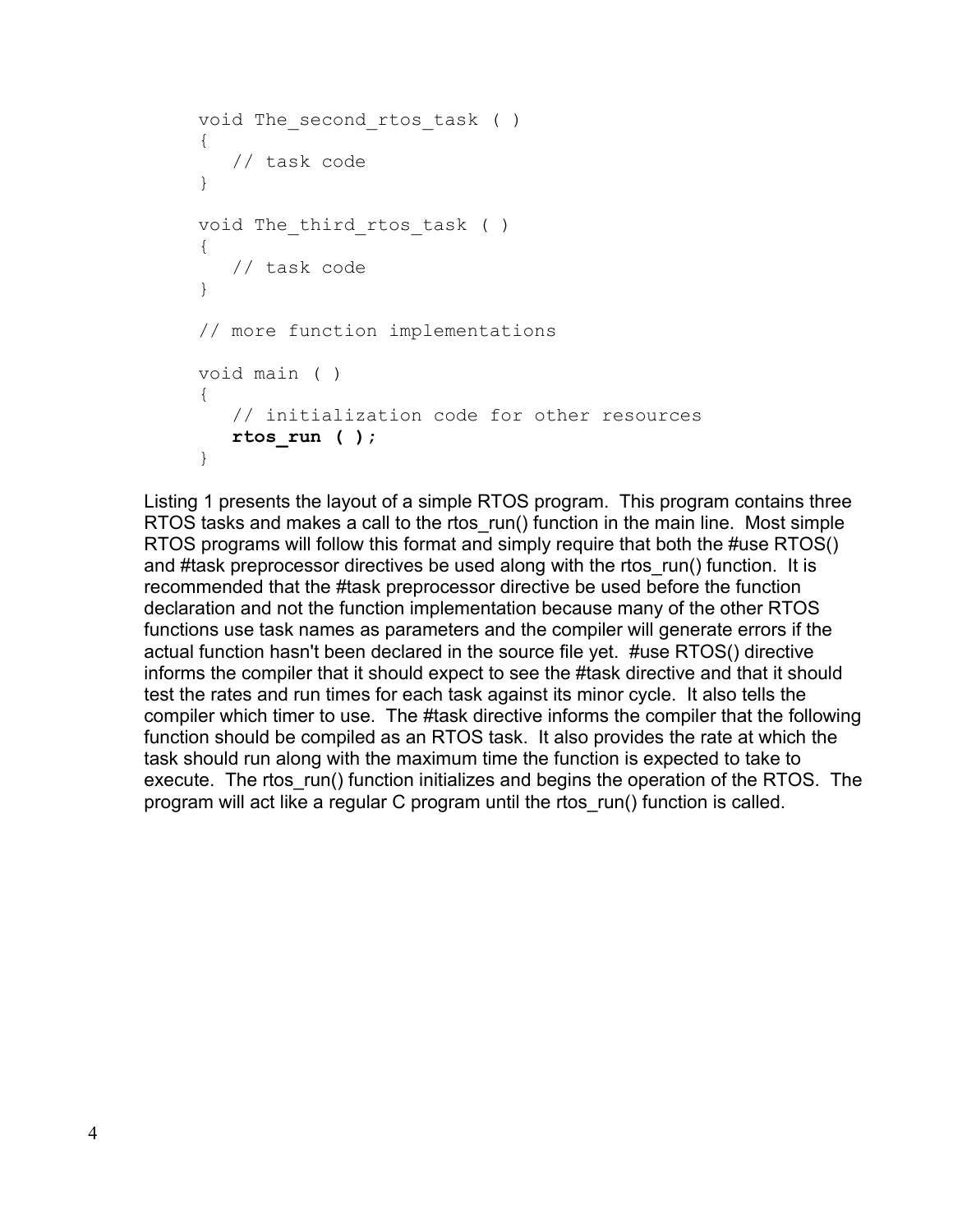## **2. Tasks**

Each RTOS task is a C function that takes no parameters and returns no value. It is declared as a standard C function with the exception that the #task preprocessor directive must appear before either the function header or the actual function. The #task directive alerts the compiler that the following function will require special memory allocations, return instructions, and that timing information will need to be calculated for this function once all tasks have been found. Listing 2 demonstrates the recommended declaration of an RTOS task.

```
Listing 2
#task(rate=1s,max=20ms,queue=5)
void task_name();
// more function headers
// source code
// the function implementation
void task_name() {
     // task code
}
```
It is important to place the #task directive before the function header because placing it before the actual function implementation may cause compiler errors if other RTOS tasks reference functions that the compiler has not yet located.

## **2.1 Task Timing**

Each task declaration requires the specification of at least two values, the task rate and the task max value. The task rate tells the compiler how often the task should be run. The max value tells the compiler the maximum amount of time the the task is ever expected to run. These two values are used by the compiler to schedule the tasks and generate the assembly code that will implement that schedule. Listing 3 provides an example of two task declarations.

```
Listing 3
#task(rate=1s,max=20ms)
void task_one();
#task(rate=1s,max=40ms)
void task_two();
```
Listing 3 declares two RTOS tasks. The first will run every second and should never run for more than 20ms. The second will also run every second but should never run for more than 40ms. **It must be stressed that the compiler does not generate the max run time.** The max run time is the programmer's best guess as to the maximum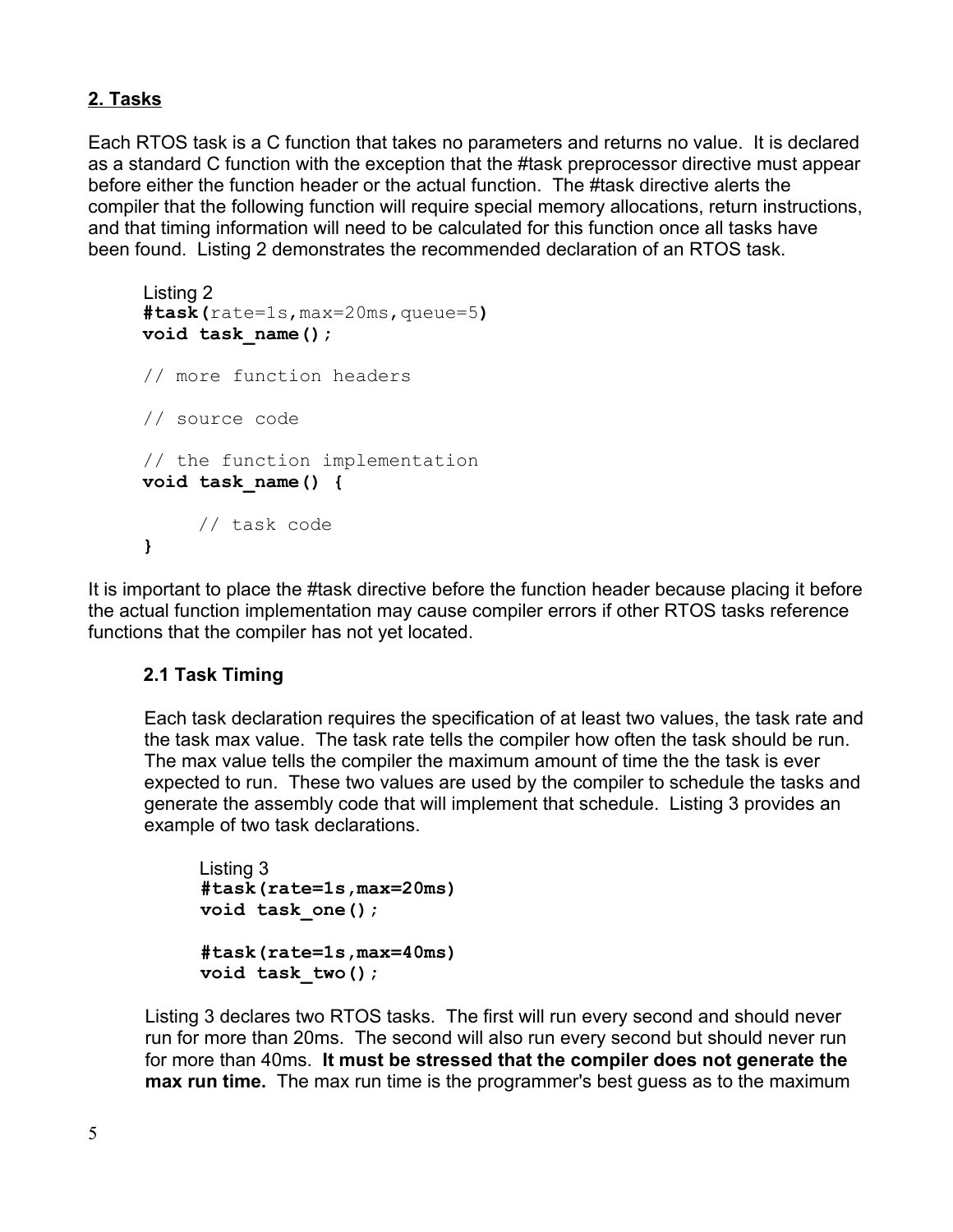time the task will ever need to run. The compiler uses both of these values to design a schedule in which neither task is required to run at the same time. For example, the compiler would probably schedule the two tasks in listing X to run at 0.5s intervals; that is, task one would run at time 0s, task two would run at time 0.5s, task one would run again at 1.0s, and task two would run again at 1.5s. Generally, the compiler can build a schedule in which no two tasks will be required to run at the same time; however, in the case that two processes are required to run at the same time, the compiler will generate assembly to run the two tasks with no delay in between.

## **2.2 Task Control Block**

Lieting 5

The compiler gives each task a specific number of RAM locations for holding important task information. The amount of RAM required depends on the two factors, whether statistics are used and whether a queue is needed. If no statistics are used and no queue is needed, the task control block will require seven bytes of memory. Listing 4 shows the contents of this control block format and the order in which the contents appear in RAM.

| Listing 4<br>Address<br>$X+0$ bytes<br>$X+1$ byte<br>$X+2$ bytes<br>$X+3$ bytes<br>$X+4$ bytes | Contents<br><b>Task State</b><br>Minor Cycles Per Run Low<br>Minor Cycles Per Run High<br>Minor Cycle Counter Low<br>Minor Cycle Counter High<br><b>Task Address Low</b> |
|------------------------------------------------------------------------------------------------|--------------------------------------------------------------------------------------------------------------------------------------------------------------------------|
| $X+5$ bytes<br>$X+6$ bytes                                                                     | <b>Task Address High</b>                                                                                                                                                 |
|                                                                                                |                                                                                                                                                                          |

The Task State is used by the rtos run() function to determine whether or not the task is enabled or disabled. If the task is disabled, this RAM locations will hold a 0x80. If the task is enabled, this RAM location will hold a 0x00. The next four bytes are used by the rtos run() function to keep track of how many minor cycles have passed. This is compared to the number of minor cycles that are required for the task to run next. Once the minor cycle counter has passed the minor cycle per run value, the task is run. Finally, the task address is used by the rtos run() to call back into tasks that have been yielded via the RTOS yield() function.

If task statistics are enabled, eight more bytes will be added to the task control block. Listing 5 shows the added contents of the process control block.

| Listing J    |                  |
|--------------|------------------|
| Address      | Contents         |
| $X+7$ bytes  | Total Time 0     |
| $X+8$ bytes  | Total Time 1     |
| $X+9$ bytes  | Total Time 2     |
| $X+10$ bytes | Total Time 3     |
| $X+11$ bytes | Minimum Time Low |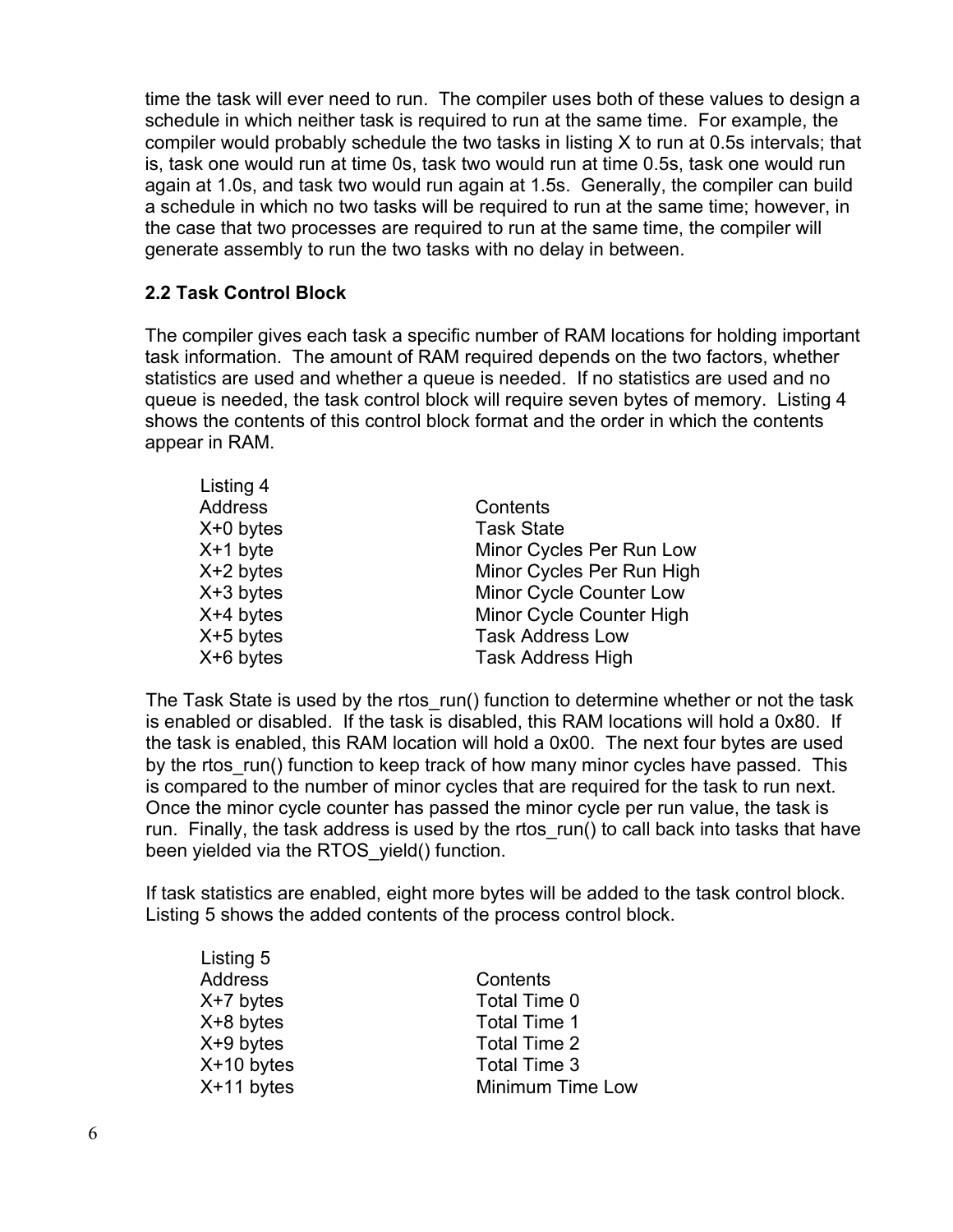| $X+12$ bytes | Minimum Time High       |
|--------------|-------------------------|
| $X+13$ bytes | <b>Maximum Time Low</b> |
| $X+14$ bytes | Maximum Time High       |

The first four bytes are concatenated into one 32-bit value that represents the total time that the task has been allowed to run. The Minimum Time and Maximum Time values represent the minimum time the task has ever taken to run and the maximum time the task has ever taken to run.

If the task in question has a queue for inter-task communication, then that task will have at least three more bytes associated with it. The number of extra bytes added by the queue can be determined by adding two to the length of the queue. The format of the queue bytes is shown in Listing 6.

| Listing 6      |               |
|----------------|---------------|
| <b>Address</b> | Contents      |
| $X+15$         | Queue Index 1 |
| $X+16$         | Queue Index 2 |
| $X+17$         | Queue byte 1  |
| $X+18$         | Queue byte 2  |
| $X+19$         | Queue byte 3  |
|                |               |
|                |               |
|                |               |

The first two values are used to index into the queue. These are used by the RTOS msg\_poll(), RTOS\_msg\_read(), and RTOS\_msg\_send() functions for adding and retrieving data from the queue.

## **2.3 Task Control**

Because the RTOS does not use interrupts, it has been implemented as a cooperatively multitasking operating system. This means that because the actual operating system has little-to-no control over the tasks as they run, it is the programmer's responsibility to make sure that tasks yield to the operating system at reasonable times so that no process overuses the microcontroller. The main functions for controlling the RTOS are rtos\_run(), RTOS\_terminate(), RTOS\_enable(), RTOS\_disable(), RTOS\_yield(), RTOS\_wait(), RTOS\_await().

**rtos run()** - This function is the actual starting point of the operating system. The RTOS does not actually perform any tasks until this function has been called. Inside of the rtos run() function is an infinite loop that acts as the task manager for all of the tasks. This loop determines which process needs to run next and waits the needed amount of time before allowing that function to run. rtos\_run() also acts as the RTOS initialization function by loading the task control blocks with the needed initialization information such as the function address and the queue index values. The only way to exit the rtos run() function is by calling the RTOS terminate() function.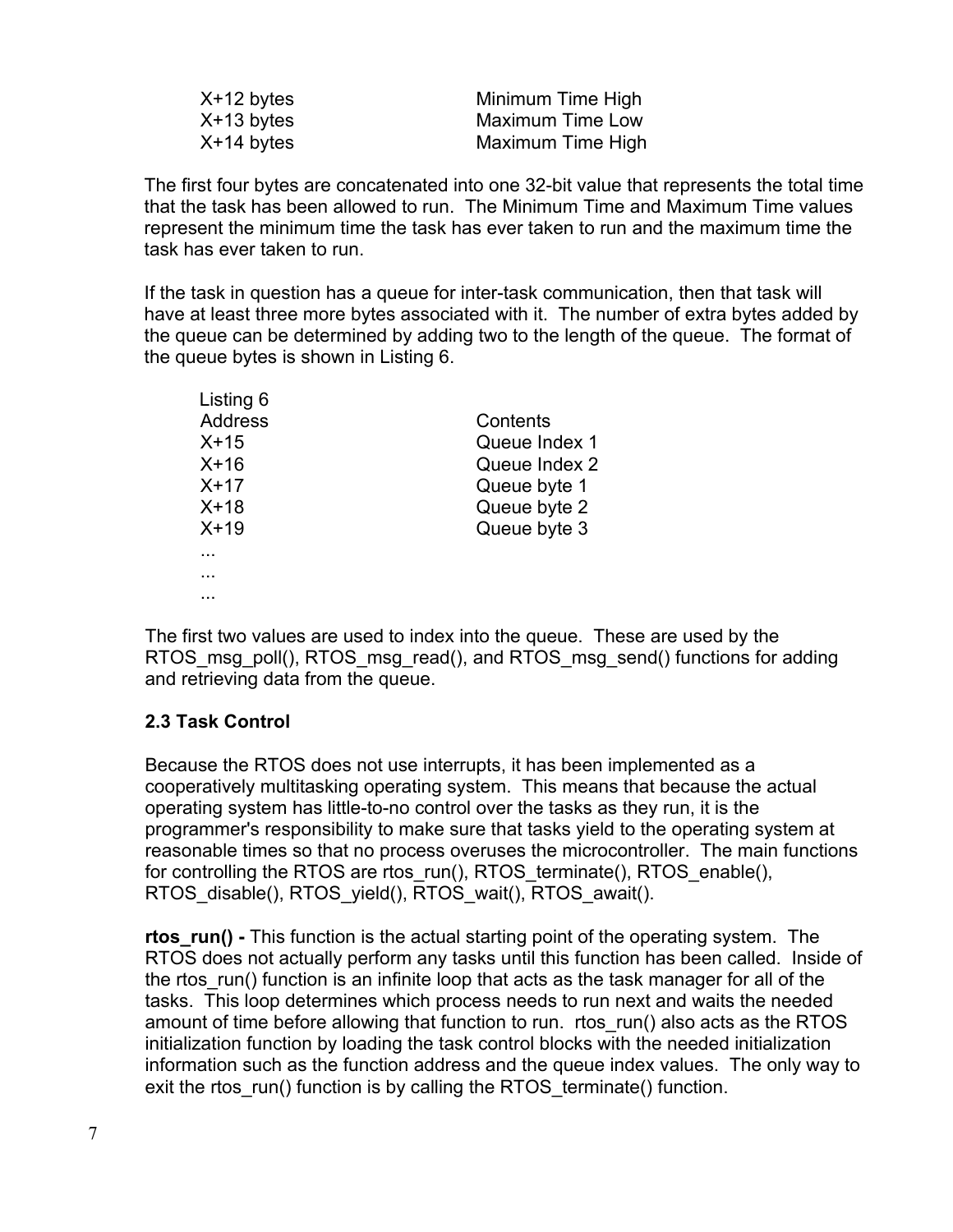**RTOS terminate() - RTOS** terminate() is an unconditional jump to the return code contained in the rtos run() function. This code will exit the RTOS and allow the original program to continue operation.

**RTOS** enable() - RTOS enable() sets the most significant bit of the task state variable stored in the task control block. This signals to the rtos run() function that this task should be run when it's turn arrives.

**RTOS\_disable() -** RTOS\_disable() clears the most significant bit of the task state variable stored in the task control block. This signals to the rtos run() function that this task should not be run when its turn arrives.

**RTOS** yield() - RTOS yield is one of three methods for halting task operation and returning to the rtos run() function. This function stores the address of the next operation to be run in the task address value contained in the task control block and then jumps back into the RTOS run loop.

**RTOS** wait() - RTOS wait() is one of three methods for halting task operation. It takes as its parameter one variable that acts as a semaphore. If the value of the semaphore is greater than 0, the resource is assumed to be available and the RTOS\_wait function decrements it to claim that resource. If the value of the semaphore is equal to 0, then RTOS wait() returns control to the rtos run() function. This will prevent the task from continuing operation until the resource becomes available while allowing other tasks to continue operation.

**RTOS** await() - RTOS await() is one of three methods for halting task operation. It takes as its parameter an expression that must evaluate to true in order for the task to continue operation. As long as the expression evaluates to false, RTOS\_await() will return control to rtos run().

## **2.4 Task Queue**

The programmer can give each task a queue of any length desired. The queue contents and index pointers used to access it are all stored at the end of task control block. Listing 7 shows how the #task preprocessor directive can be used to specify a queue.

```
Listing 7
#task(rate=1s,max=20ms,queue=5)
void task_name();
```
In listing X, task name has been given a queue containing 5 bytes. The queue can be accessed by the RTOS\_msg\_poll(), RTOS\_msg\_read(), and RTOS\_msg\_send() functions.

**RTOS msg poll() - RTOS** msg poll compares the two index values contained in the process control block and waits for them to become different signifying that something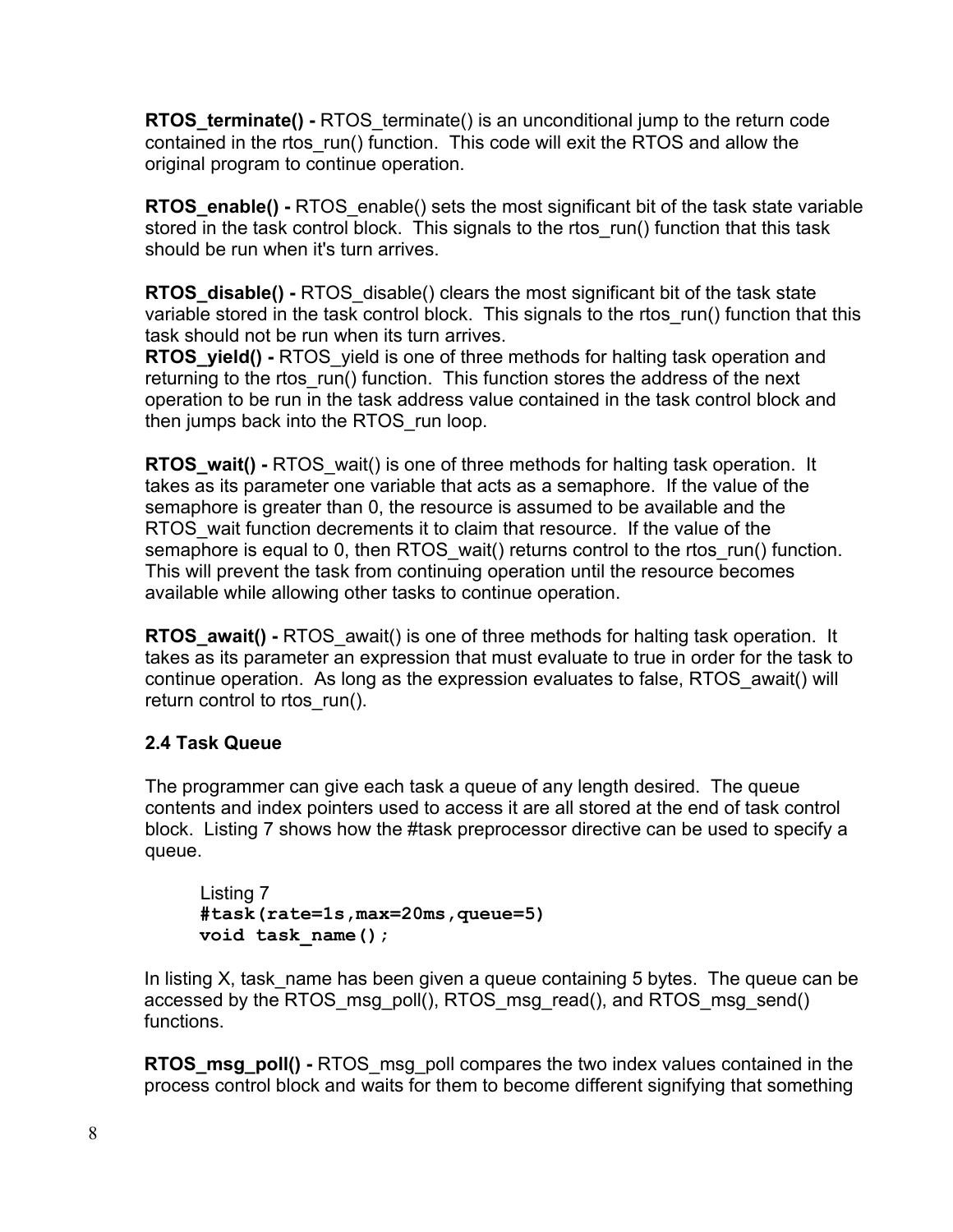has been added to the queue.

**RTOS msg read() - RTOS** msg read returns the values stored at the index value pointing to the beginning of the queue and then increments that index value to point to the next value stored in the queue.

**RTOS** msg send() - RTOS msg send takes as its parameter the name of the task to send the information to and the information to send. It then places the information in the specified tasks queue and adjusts the index of that queue accordingly.

## **2.5 Task Statistics**

There are three different statistics that can be obtained for each task. These are the total time the task has run for, the minimum time the task took to complete, and the maximum time the task took to complete. The first value is stored in a 32-bit integer while the second two values are both stored in 16-bit integers. There are two functions that can be used to obtain statistical information; those are RTOS\_overrun() and RTOS\_stats().

**RTOS** overrun() - RTOS overrun() takes either no parameters or the name of the task to check. If no parameter is specified, a value of true is returned if any tasks overran their maximum time and false if no tasks overran their maximum time. If a task name is passed in as the parameter, RTOS overrun() will return the same information but only for that task.

**RTOS** stats() - RTOS stats() takes the name of a task and a pointer to a structure containing a 32-bit integer and three 16-bit integers. It places in this structure the total number of clock cycles that have passed since the task was first run, the minimum time (in clock cycles) the task took to complete, the maximum time (in clock cycles) the task took to complete, and the number of clock cycles per microsecond. The structure that could be used to retrieve this information is shown in listing 8.

```
Listing 8
struct stats {
     int32 Total_time;
     int16 Min_time;
     int16 Max_time;
     int16 Ticks_per_us;
}
```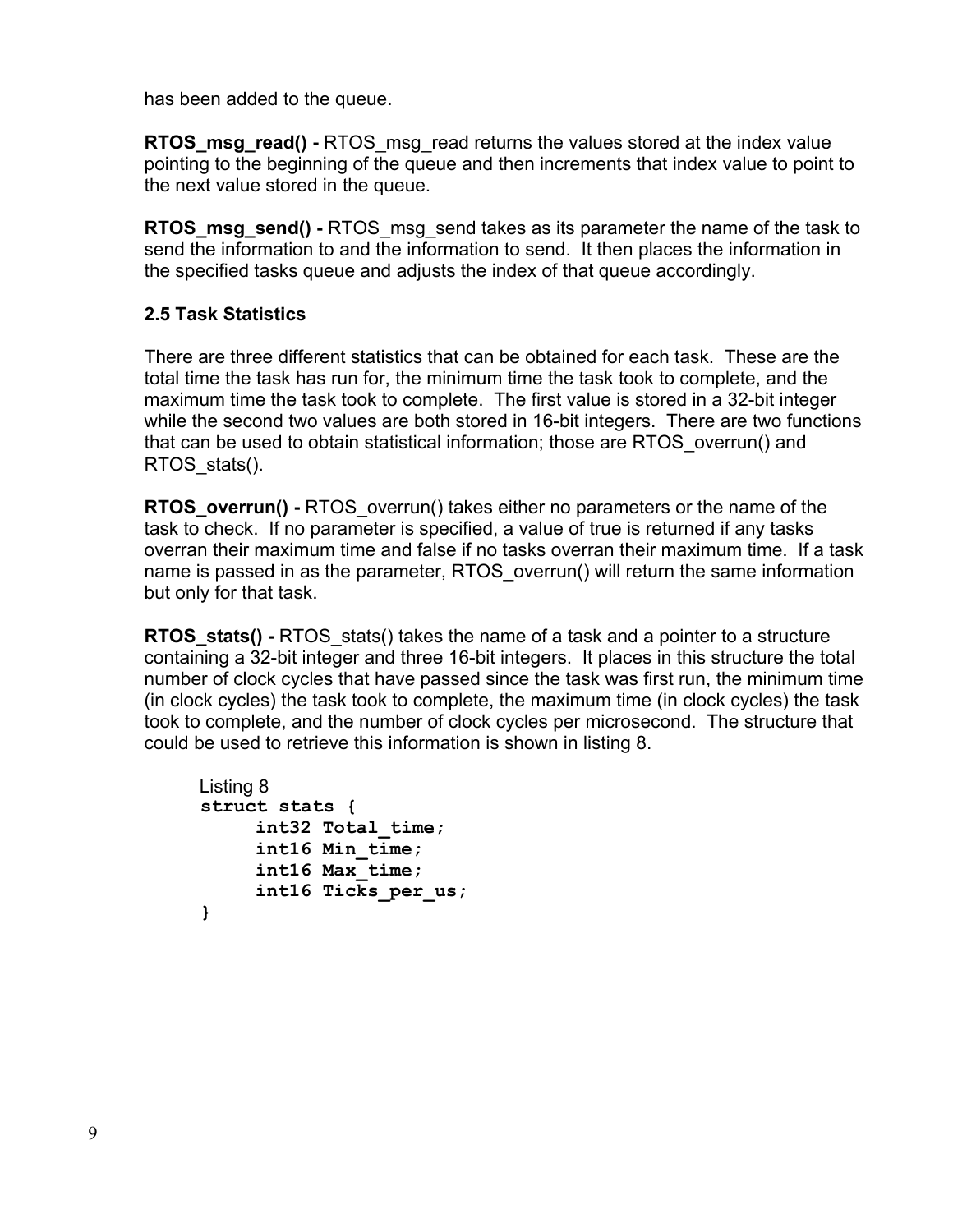## **3. RTOS Operation**

## **3.1 Minor Cycles**

In order for the CCS RTOS to schedule tasks to occur at the correct time, it must know the smallest amount of time that evenly divides into all of the desired task rates. This amount of time is called the minor cycle and represents the longest time that any task will run. The minor cycle is critical for the RTOS to keep track of what task needs to run and task statistics. The compiler will therefore generate an error if any task rate is not a multiple of the minor cycle. Listing 9 shows an example of several task declarations and then determines the minor cycle that should be used.

```
Listing 9
#task(rate=1s,max=10ms)
void task one();
#task(rate=2s,max=20ms)
void task_two();
#task(rate=1s,max=5ms)
void task three();
minor cycle = 20ms
```
The programmer must specify the minor cycle using the #use RTOS() preprocessor directive. The parameters that this directive takes are the timer to be used, the minor cycle, and statistics. The first parameter, timer, is the desired timer to be used in timing the minor cycle. Some timers may not have the resolution to accommodate certain minor cycles and it is therefore the programmer's responsibility to choose the appropriate timer. The second parameter is the minor cycle that is to be used which can be specified in seconds (s), milliseconds (ms), or microseconds (us). The final parameter tells the compiler that statistical information should be kept for each task. Listing 10 shows two examples of #use RTOS()

## Listing 10

```
// use timer 0 with a minor cycle of 20 milliseconds
// and no statistics 
#use RTOS(timer=0,minor_cycle=20ms)
// use timer 1 with a minor cycle or 1000 microseconds
// and keep statistical information about each task
#use RTOS(timer=1, minor cycle=1000us, statistics)
```
## **3.2 rtos\_run()**

rtos\_run() acts as the task manager for the RTOS. This function is in charge of determining which tasks should run, when tasks should run, and how long each task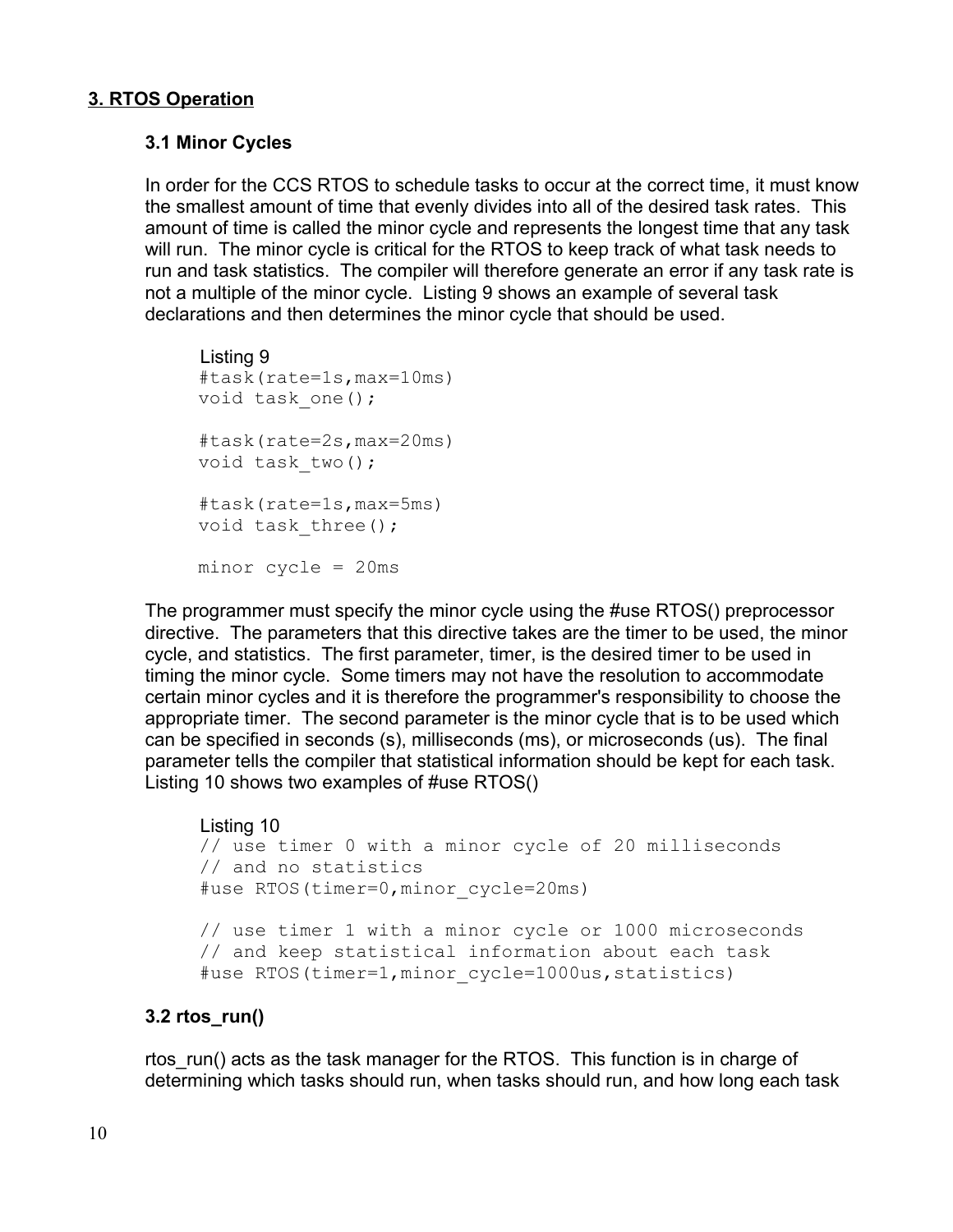has run. rtos\_run() views all tasks as being in an array. Every time a minor cycle is completed, rtos run() iterates through the list of tasks and increments the Minor Cycle Counter value stored in each task control block. If that increment causes the Minor Cycle Counter value to equal the Minor Cycles Per Run value, the task will be run. Upon returning from the task, rtos run() will continue the iteration through the tasks. Figure 1 presents this flow for the rtos\_run() generated with no statistics and no Queue.



rtos run() begins by initializing all of the task control blocks. It first clears the state byte which enables the process. It then sets the number of minor cycles that must occur for the process to run. This value is calculated by the compiler. Once the number of minor cycles has been set, the actual minor cycle counter is initialized to 0x01. Finally, the starting address of the function is set. This value is also determined by the compiler. Once all of the task control blocks have been initialized, a global variable representing the current running process is cleared to zero, indicating that the current task is task zero, and the chosen timer is set such that it will overrun on a minor cycle. The value placed in the timer is calculated by the compiler. After the timer has been set, the initialization phase is complete and the actual looping begins.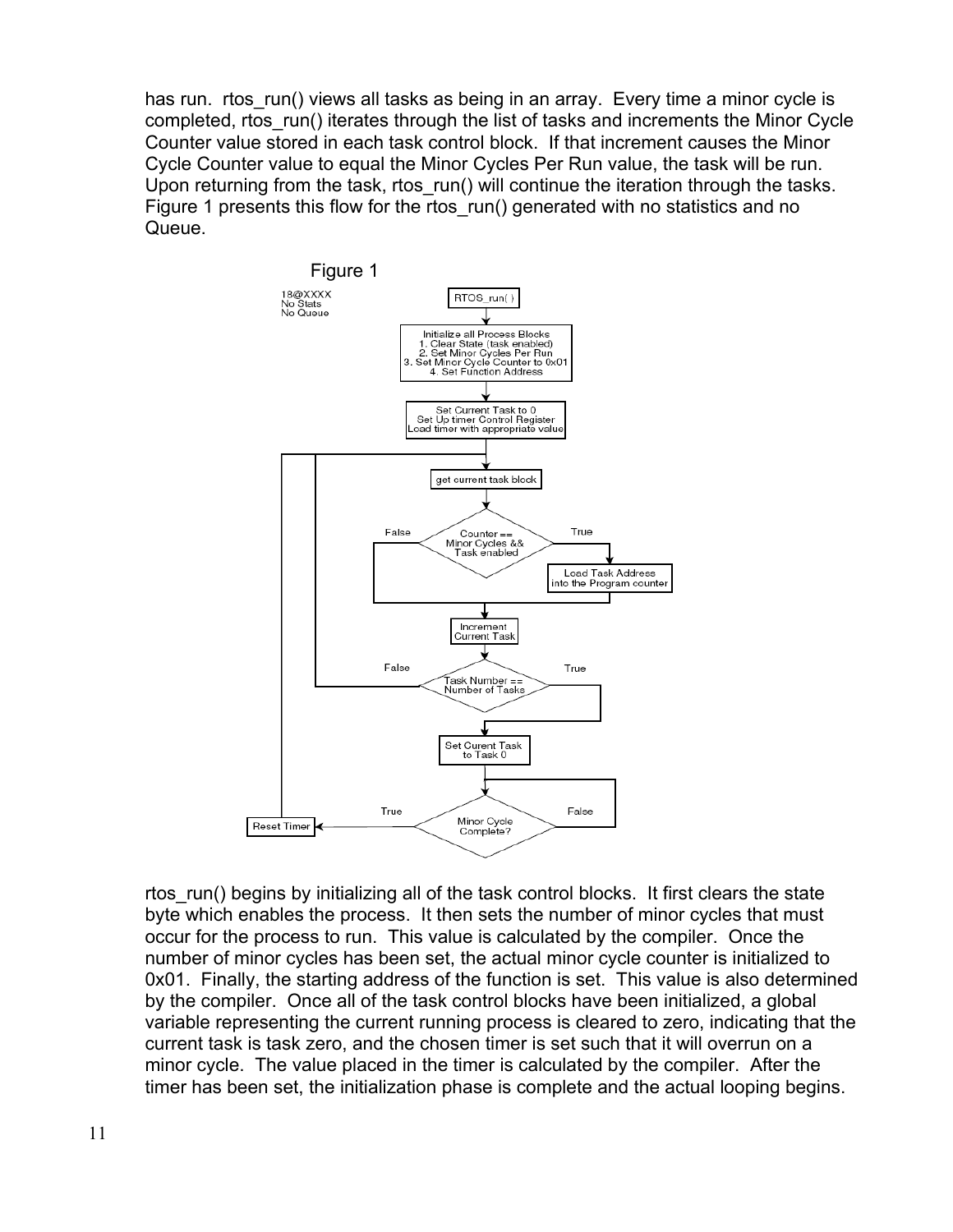The first step in the actual rtos run() loop is to attain the address of the current task's task control block. Once that has been loaded into the microcontrollers indirect file register, the loop checks to see if the task is enabled and if the tasks Minor Cycle Counter is equal to its Minor Cycles Per Run value. If both conditions are met, the current value held in the task's Function Address block is loaded into the program counter and execution jumps to that function. When the task returns, the execution continues along the same path that would have occurred if one or both of the conditions had not been met. In this case, the global value holding the current task is incremented. If the current task is less than the number of tasks, the program execution continues by loading that task's control block and performing the same routines. If the current task is equal to the number of tasks, the current task is reset to zero and rtos run() begins a loop that checks to see whether or not the timer has overrun. Once the timer overruns, a minor cycle has been completed and the task loop must be restarted. The timer is then reset to run down another minor cycle and the first task control block address is loaded.

## **3.3 rtos\_run() with statistics**

When the "statistics" option is set in the #use RTOS() preprocessor directive, extra assembly code is added to the rtos run() function which is executed on the return of the task. Figure 2 shows the new flow of rtos run().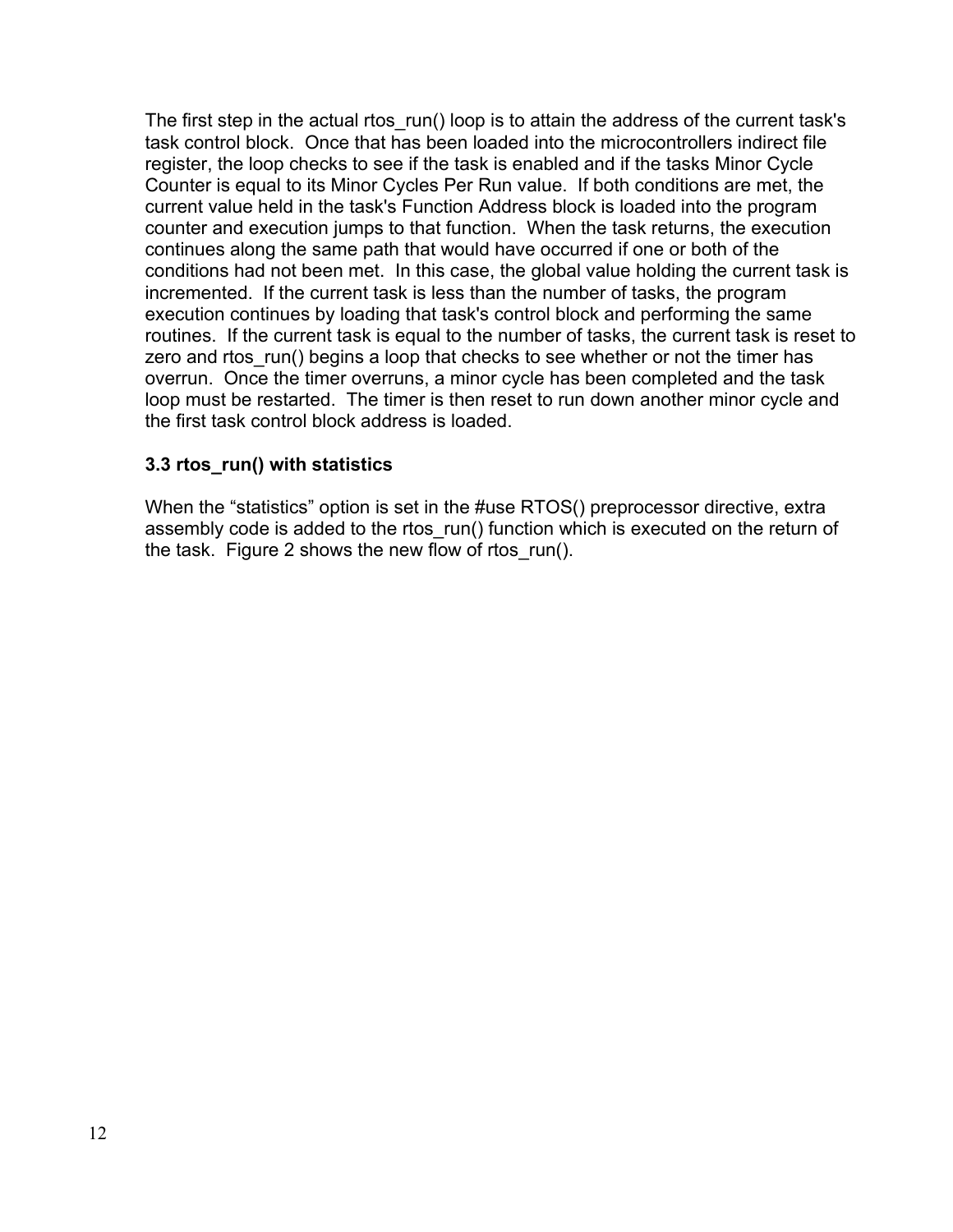

The first change is in the initialization routine. Along with clearing the task state and setting the Minor Cycles Per Run value, the Total Time and Maximum values are cleared and the Minimum Value is set to 0xffff. If statistics are checked before the task is ever called, the value of the maximum run time will be 0x0000 and the value of the minimum run time will be 0xffff. These values are set to make calculating the first maximum and minimum value simpler. Had these values not been set this way, an extra check would have been required to determine whether or not the task had run yet. A simpler explanation is that any value will be greater than 0x0000 and less than 0xffff.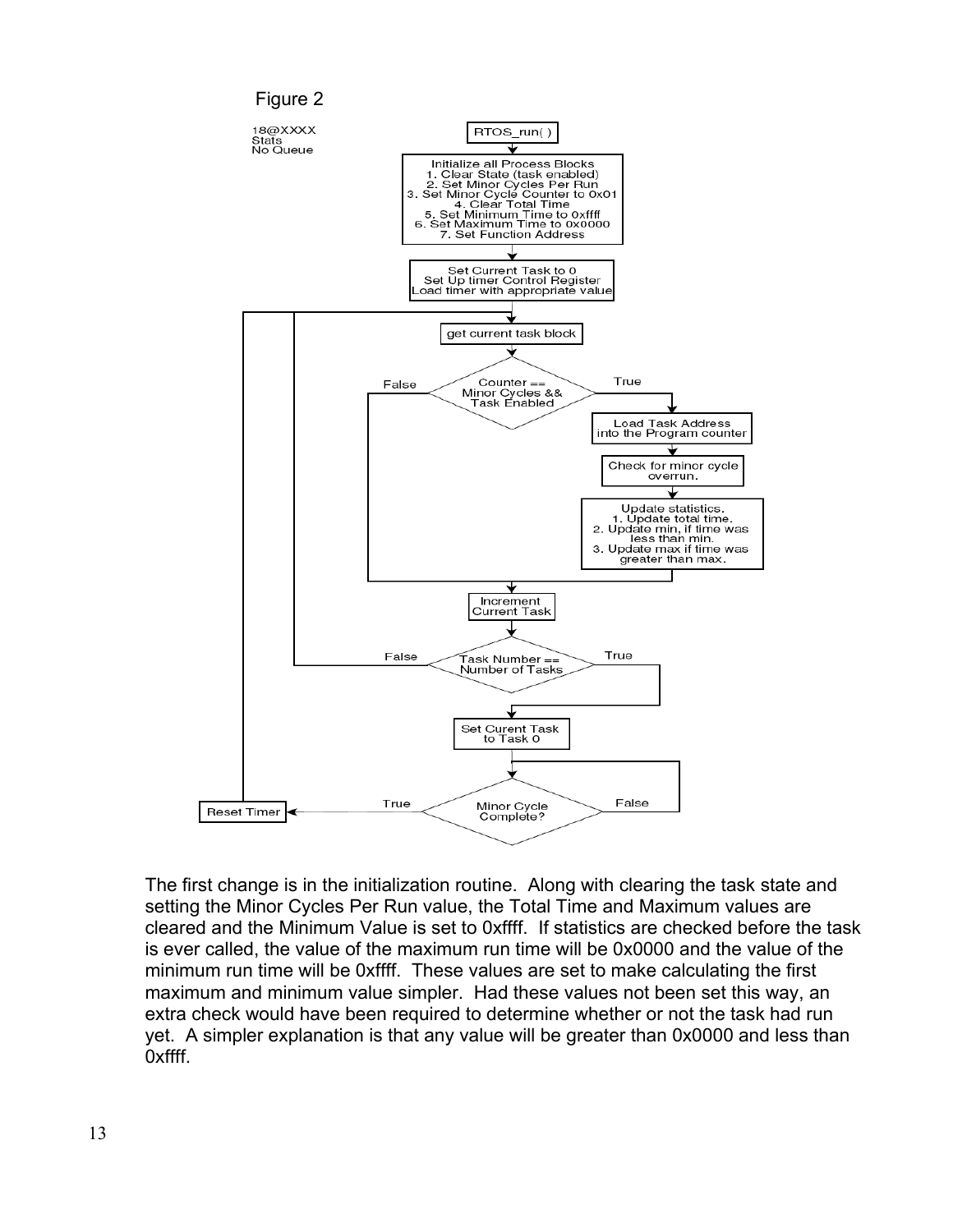Upon returning from the task, rtos\_run() first checks to see if the the timer has overrun. If it has, this means that a minor cycle was completed while the task was still running and therefore the task overran its alloted time. If the timer did overrun, then bit four(4) of the status value for that task will be set. The function then proceeds to add the time that the task took to complete to the total time and to check whether it is less than the minimum time or greater than the maximum time. Changes will be made to the maximum and minimum values if the elapsed time happened to be greater than or less than the respective value. After these two checks, the function continues execution in the same manner as it would if the statistics were not used.

#### **3. rtos\_run() with queue**

The only addition that the queue makes to the rtos run() function is the initialization of the two queue index values. These are both set to zero.